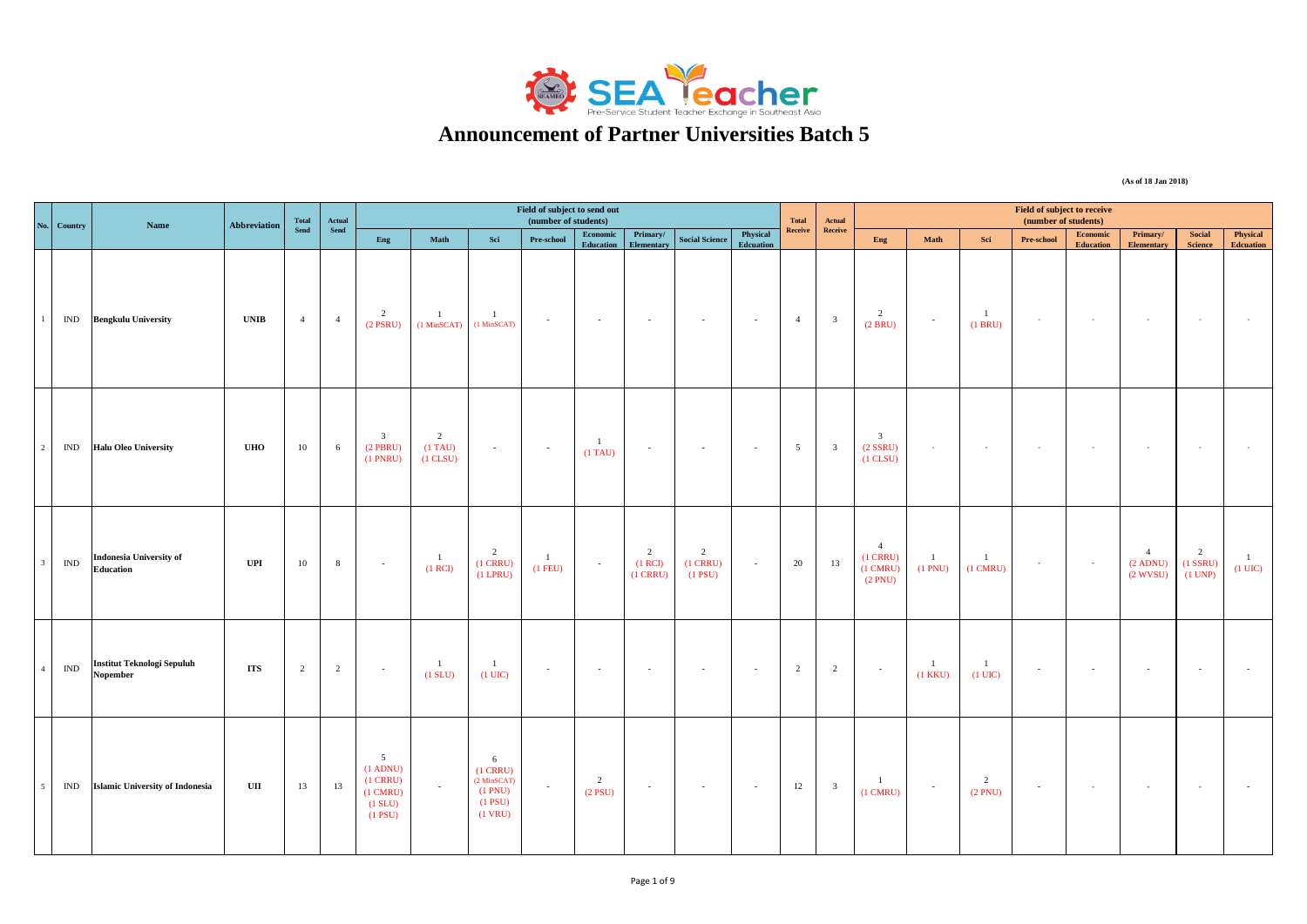| No. | Country                          | Name                                    | <b>Abbreviation</b>           | <b>Total</b>   | Actual          |                                                     |                                |                                                       | Field of subject to send out<br>(number of students)                           |                                                                       |                                                                           |                           |                       | <b>Total</b>    | Actual                  |                                                      |                                     |                             | Field of subject to receive<br>(number of students) |                              |                                                                      |                                                       |                              |
|-----|----------------------------------|-----------------------------------------|-------------------------------|----------------|-----------------|-----------------------------------------------------|--------------------------------|-------------------------------------------------------|--------------------------------------------------------------------------------|-----------------------------------------------------------------------|---------------------------------------------------------------------------|---------------------------|-----------------------|-----------------|-------------------------|------------------------------------------------------|-------------------------------------|-----------------------------|-----------------------------------------------------|------------------------------|----------------------------------------------------------------------|-------------------------------------------------------|------------------------------|
|     |                                  |                                         |                               | <b>Send</b>    | Send            | Eng                                                 | Math                           | Sci                                                   | Pre-school                                                                     | $\begin{array}{ll} \textbf{Economic} \end{array}$<br><b>Education</b> | Primary/<br>Elementary                                                    | <b>Social Science</b>     | Physical<br>Edcuation | Receive         | Receive                 | Eng                                                  | Math                                | Sci                         | Pre-school                                          | Economic<br><b>Education</b> | Primary/<br>Elementary                                               | Social<br><b>Science</b>                              | Physical<br><b>Edcuation</b> |
|     | IND                              | <b>Islamic University of Kalimantan</b> | <b>UNISKA</b>                 | $\overline{4}$ | $\overline{4}$  | $\overline{2}$<br>(2 NDMU)                          | $\sim$                         | $\overline{2}$<br>$(1 \text{ CMRU})$<br>$(1$ MinSCAT) | $\sim$                                                                         | $\sim$                                                                | $\sim$                                                                    |                           | $\sim$                | $5\overline{)}$ | $\overline{\mathbf{3}}$ | $\mathbf{3}$<br>$(1$ KKU $)$<br>$(2$ PNRU)           | $\sim$                              | $\sim$                      | $\sim$                                              |                              | $\sim$                                                               | $\sim$                                                |                              |
|     | IND                              | <b>Lambung Mangkurat University</b>     | <b>UNLAM</b>                  | 16             | 13              | $\overline{2}$<br>(1 RCI)<br>$(1$ SSRU)             | $\mathbf{1}$<br>$(1$ PSRU $)$  | <sup>1</sup><br>$(1$ ADNU)                            | $\overline{4}$<br>$(1$ SSRU $)$<br>$(1 \text{ UIC})$<br>$(1$ VRU)<br>$(1$ PSU) | $\mathbf{1}$<br>$(1)$ TAU)                                            | $\overline{\mathbf{3}}$<br>$(1$ ADNU)<br>$(1 \text{ UIC})$<br>$(1$ ISATU) | $\overline{1}$<br>(1 SUU) | $\mathcal{A}$         | 16              | 13                      | 2<br>$(1$ KKU $)$<br>$(1$ MinSCAT)                   | $\overline{1}$<br>(1 MinSCAT)       | $\sim$                      | $\sim$                                              |                              | $7\phantom{.0}$<br>$(2)$ TAU)<br>(2 SLU)<br>$(2$ PSU)<br>(1 MinSCAT) | $\overline{\mathbf{3}}$<br>$(1$ PNRU $)$<br>(2 K K U) |                              |
|     | IND                              | <b>Mulawarman University</b>            | $\ensuremath{\mathsf{UNMUL}}$ | $\overline{9}$ | 9               | $\mathbf{1}$<br>$(1$ PBRU)                          | $\mathbf{1}$<br>$(1$ ADNU)     | $\overline{4}$<br>$(2$ SSRU)<br>$(2$ PSU)             | $\overline{2}$<br>$(2$ VRU)                                                    | $\sim$                                                                | $\mathbf{1}$<br>$(1$ ADNU)                                                | $\sim$                    | $\sim$                | $\,8\,$         | $\,$ 8 $\,$             | $\overline{\mathbf{3}}$<br>$(2$ USJ-R)<br>$(1$ WVSU) | $\overline{1}$<br>$(1$ ADNU)        | $\sim$                      | $\mathbf{1}$<br>$(1 \text{ UIC})$                   | $\sim$                       | $\overline{\mathbf{3}}$<br>$(2 \mathrm{XU})$<br>$(1 \text{ UIC})$    | $\sim$                                                |                              |
|     | IND                              | <b>Pakuan University</b>                | <b>UNPAK</b>                  | $\overline{4}$ | $\overline{4}$  | $\frac{2}{(2 \text{ CLSU})}$                        | $\sim$                         | $\mathbf{1}$<br>$(1$ PSU)                             | $\sim$                                                                         |                                                                       | $\mathbf{1}$<br>$(1$ PSU $)$                                              |                           | $\sim$                | $\overline{4}$  | $\overline{2}$          | $\mathbf{1}$<br>$(1$ CLSU $)$                        | $\sim$                              |                             | $\sim$                                              |                              | $\mathbf{1}$<br>$(1$ CLSU $)$                                        | $\sim$                                                |                              |
|     | IND                              | <b>Pattimura University</b>             | <b>UNPATTI</b>                | $\,$ 8 $\,$    | $5\phantom{.0}$ | $\mathfrak{Z}$<br>(3 PNRU)                          | $\mathbf{1}$<br>$(1$ KKU $)$   | $\mathbf{1}$<br>$(1$ VRU)                             | $\omega$                                                                       | $\sim$                                                                | $\sim$                                                                    |                           | $\sim$                | $5\overline{)}$ | $\overline{2}$          | $\sim$                                               | $\sim$                              | $\overline{c}$<br>$(2$ VRU) | $\sim$                                              |                              | $\sim$                                                               | $\sim$                                                |                              |
| 11  |                                  | IND Sriwijaya University                | <b>UNSRI</b>                  | $\overline{2}$ | $\overline{2}$  | $\sim$                                              | 2<br>$(1$ KKU $)$<br>$(1$ VRU) | $\sim$                                                | $\sim$                                                                         | $\sim$                                                                |                                                                           |                           | $\sim$                | $\overline{2}$  | $\overline{2}$          | $\mathbf{1}$<br>$(1$ FEU)                            | $\overline{1}$<br>$(1$ LPRU $)$     | ×.                          | $\sim$                                              |                              |                                                                      | $\sim$                                                |                              |
| 12  | $\mathbb{I}\mathbb{N}\mathbb{D}$ | <b>STKIP Muhammadiyah</b><br>Kotabumi   | <b>STKIPM</b>                 | $\mathbf{1}$   | $\overline{1}$  | $\mathbf{1}$<br>$(1$ SRU)                           | $\omega$                       | $\sim$                                                | $\sim$                                                                         | $\sim$                                                                | $\sim$                                                                    |                           | $\sim$                | $\mathbf{1}$    | $\!-1$                  | $\mathbf{1}$<br>$(1$ USJ-R)                          | $\sim$                              | $\sim$                      | $\sim$                                              |                              | $\sim$                                                               | $\sim$                                                |                              |
| 13  | IND                              | <b>Syiah Kuala University</b>           | <b>UNSYIAH</b>                | 13             | $7\overline{ }$ | $\mathbf{3}$<br>(1 UNP)<br>$(1$ SRU)<br>$(1$ USJ-R) | 2<br>$(1$ TIP)<br>$(1$ SRU)    | $\overline{2}$<br>(1 UNP)<br>$(1$ KKU $)$             | $\mathcal{L}$                                                                  | $\sim$                                                                |                                                                           |                           | $\sim$                | 13              | $\overline{2}$          | $\sim$                                               | $\overline{1}$<br>$(1 \text{ UIC})$ | $\sim$                      | $\mathbf{1}$<br>$(1 \text{ UIC})$                   | $\sim$                       | $\sim$                                                               | $\sim$                                                |                              |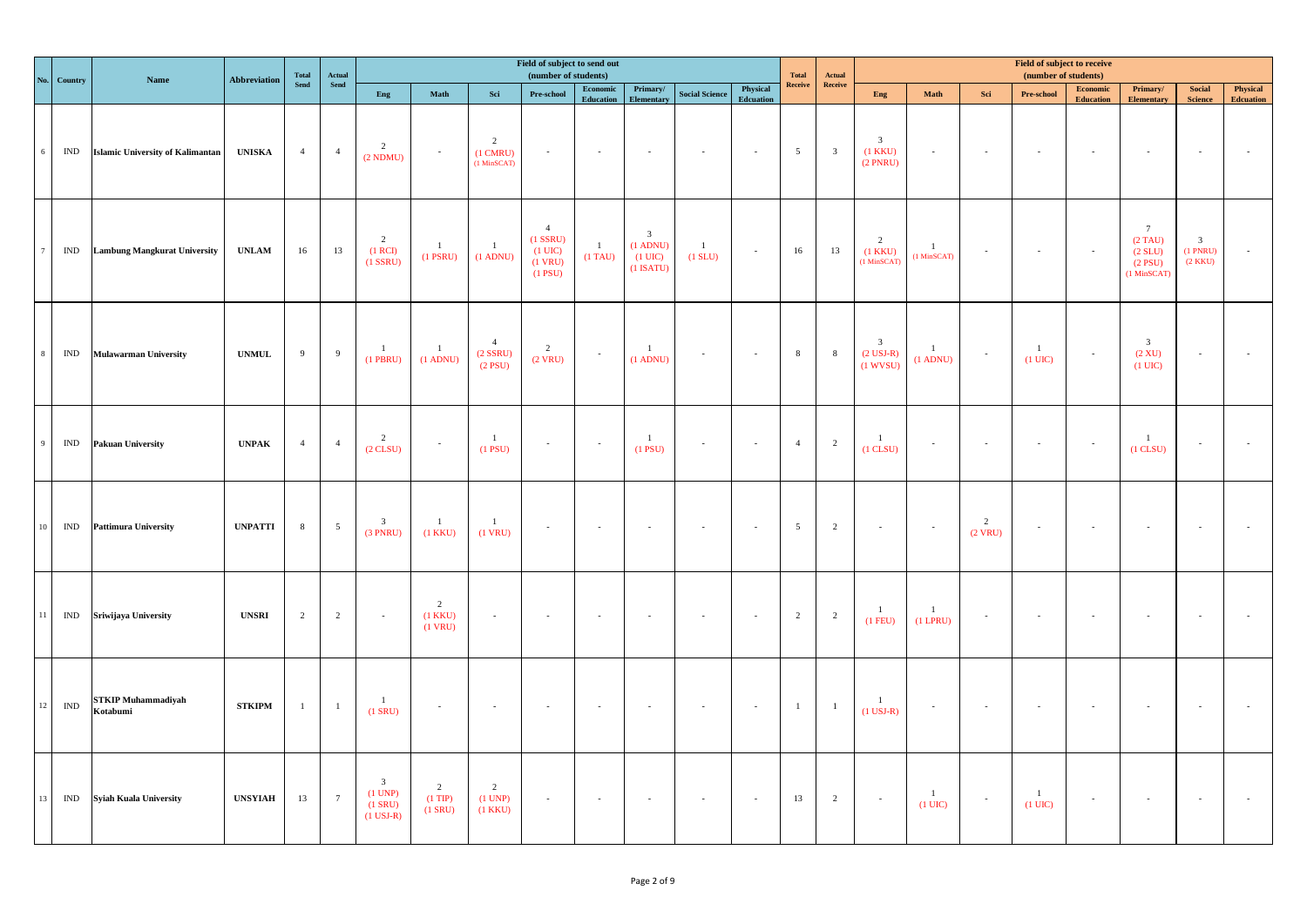|        | No. Country                      | Name                                           | <b>Abbreviation</b>         | $\begin{array}{c} \bf Total \\ \bf Send \end{array}$ | Actual                  |                                                             |                                                                |                                                                  | Field of subject to send out<br>(number of students) |                                                                                                |                                            |                              |                              | <b>Total</b>            | Actual                                |                                             |                                                         |                                 | Field of subject to receive<br>(number of students) |                                       |                                                |                                 |                                                       |
|--------|----------------------------------|------------------------------------------------|-----------------------------|------------------------------------------------------|-------------------------|-------------------------------------------------------------|----------------------------------------------------------------|------------------------------------------------------------------|------------------------------------------------------|------------------------------------------------------------------------------------------------|--------------------------------------------|------------------------------|------------------------------|-------------------------|---------------------------------------|---------------------------------------------|---------------------------------------------------------|---------------------------------|-----------------------------------------------------|---------------------------------------|------------------------------------------------|---------------------------------|-------------------------------------------------------|
|        |                                  |                                                |                             |                                                      | ${\bf Send}$            | Eng                                                         | Math                                                           | Sci                                                              | Pre-school                                           | $\begin{minipage}{.4\linewidth} \textbf{Economic} \end{minipage} \vspace{-0.5em}$<br>Education | Primary/<br><b>Elementary</b>              | <b>Social Science</b>        | Physical<br><b>Edcuation</b> | Receive                 | $\label{eq:receive} \textbf{Receive}$ | Eng                                         | Math                                                    | Sci                             | Pre-school                                          | Economic<br><b>Education</b>          | Primary/<br><b>Elementary</b>                  | <b>Social</b><br><b>Science</b> | Physical<br><b>Edcuation</b>                          |
| 14     | IND                              | <b>Tadulako University</b>                     | <b>UNTAD</b>                | 12                                                   | $6\,$                   | -1<br>$(1$ CRRU $)$                                         | $\overline{1}$<br>$(1$ SLU)                                    | $\overline{2}$<br>(1 SMU)<br>$(1$ FEU)                           | $\sim$                                               | $\sim$                                                                                         | $\mathbf{1}$<br>(1 MinSCAT)                | $\mathbf{1}$<br>$(1$ CRRU)   | $\sim$                       | $\,$ 8 $\,$             | $5\phantom{.0}$                       | 2<br>$(2$ PBRU)                             | $\overline{1}$<br>$(1$ ADNU)                            | $\sim$                          | $\sim$                                              |                                       | $\sim$                                         | $\sim$ $-$                      | 2<br>$(2$ USJ-R)                                      |
| $15\,$ | IND                              | <b>Tanjungpura University</b>                  | <b>UNTAN</b>                | $\overline{\mathbf{3}}$                              | $\overline{\mathbf{3}}$ | $\overline{2}$<br>$(2$ ISATU)                               | $\sim$                                                         | $\mathbf{1}$<br>$(1$ CRRU)                                       | $\overline{\phantom{a}}$                             | $\sim$                                                                                         | $\sim$                                     |                              | $\sim$                       | $\overline{\mathbf{3}}$ | $\overline{\mathbf{3}}$               | $\mathbf{1}$<br>$(1$ MinSCAT $)$            | $\overline{1}$<br>$(1$ ADNU)                            | $\mathbf{1}$<br>$(1$ ADNU)      | $\sim$                                              |                                       | $\sim$                                         | $\sim$                          |                                                       |
| 16     | IND                              | <b>UHAMKA</b>                                  | <b>UHAMKA</b>               | $10\,$                                               | 8                       | 2<br>(1 DMMMSU)<br>$(1$ PNRU)                               | $\mathbf{1}$<br>$(1$ PSU)                                      | $\mathbf{1}$<br>$(1 \text{ SMU})$                                | $\mathbf{1}$<br>$(1$ CRRU $)$                        | $\overline{1}$<br>$(1)$ TAU)                                                                   | $\overline{2}$<br>(1 XU)<br>(1 SLU)        | $\sim$                       | $\sim$                       | 10                      | 6                                     | $\mathbf{3}$<br>$(1$ LPRU $)$<br>$(2$ PNRU) | $\mathbf{1}$<br>$(1$ VRU)                               | $\overline{2}$<br>$(2$ SSRU $)$ | $\sim$                                              |                                       |                                                | $\sim$                          |                                                       |
| 17     | IND                              | Universitas Jambi                              | <b>UNJA</b>                 | $\,$ 8 $\,$                                          | $\sqrt{6}$              | $\sim$                                                      | $\overline{1}$<br>$(1$ VRU)                                    | 2<br>$(1$ VRU $)$<br>$(1)$ TAU)                                  | $\sim$                                               | $\overline{\mathbf{3}}$<br>$(3$ PSU)                                                           | $\sim$                                     |                              |                              | 8                       | 6                                     | $\sim$                                      | $\overline{4}$<br>$(2$ VRU)<br>$(1$ PSU)<br>(1 MinSCAT) | ×.                              | $\sim$                                              | $\overline{2}$<br>$(2$ PSU)           | $\sim$                                         | $\sim$                          |                                                       |
| $18\,$ | $\mathbb{I}\mathbb{N}\mathbb{D}$ | <b>Universitas Muhammadiyah</b><br>Purworkerto | $\bold{UMP}$                | $10\,$                                               | $\,$ 8 $\,$             | $\overline{4}$<br>(2 DMMMSU)<br>$(1$ CRRU $)$<br>$(1$ PNRU) | $\bar{z}$                                                      | $\sim$                                                           | $\sim$                                               | $\sim$                                                                                         | $\overline{4}$<br>(2 MinSCAT)<br>(2 PNU)   |                              | $\sim$                       | 10                      | $\overline{\mathbf{3}}$               | $\mathbf{3}$<br>(1 MinSCAT)<br>$(2$ PNRU)   | $\sim$                                                  | $\sim$                          |                                                     |                                       |                                                | $\sim$                          |                                                       |
| 19     | IND                              | Universitas Negeri Makassar                    | <b>UNM</b>                  | 15                                                   | 13                      | $\frac{2}{(1 \text{ DMMMSU})}$<br>$(1$ WVSU)                | $\overline{\mathbf{3}}$<br>$(1$ CRRU)<br>$(1)$ TAU)<br>(1 UNP) | 5 <sup>5</sup><br>(1 SMU)<br>$(1$ USJ-R)<br>(1 UNP)<br>$(2$ PSU) | $\mathbf{1}$<br>$(1$ FEU)                            | $\sim$                                                                                         | $\mathbf{1}$<br>(1 MinSCAT)                | $\sim$                       | $\mathbf{1}$<br>(1 SMU)      | 12                      | 11                                    | $\overline{1}$<br>$(1$ ADNU)                | 2<br>$(1$ VRU)<br>(1 RCI)                               | $\mathbf{1}$<br>$(1$ VRU)       | $\overline{1}$<br>$(1$ FEU)                         | $\overline{\mathbf{3}}$<br>$(3)$ TAU) | $\overline{\mathbf{3}}$<br>(2 SMU)<br>$(1$ RCD | $\sim$                          |                                                       |
| 20     | IND                              | <b>Universitas Negeri Padang</b>               | $\ensuremath{\mathbf{UNP}}$ | 15                                                   | 12                      | $\overline{2}$<br>(1 DMMMSU)<br>$(1$ VRU)                   | $\mathbf{1}$<br>$(1$ VRU $)$                                   | 2<br>$(1$ KKU $)$<br>$(1 \text{ CMRU})$                          | $\mathbf{1}$<br>$(1$ PSU)                            | $\overline{1}$<br>$(1)$ TAU)                                                                   | $\overline{2}$<br>$(1)$ TAU)<br>$(1$ ADNU) | 2<br>$(1$ CRRU)<br>$(1$ PSU) | $\mathbf{1}$<br>$(1$ PSU)    | 15                      | 9                                     | 2<br>$(2$ ADNU)                             | $\sim$                                                  | $\sim$                          | $\sim$ $\sim$                                       | $\mathbf{1}$<br>$(1)$ TAU)            | 2<br>$(1$ CLSU $)$<br>(1 RCI)                  | $\sim$                          | $\overline{4}$<br>$(1$ FEU)<br>(2 SMU)<br>$(1$ USJ-R) |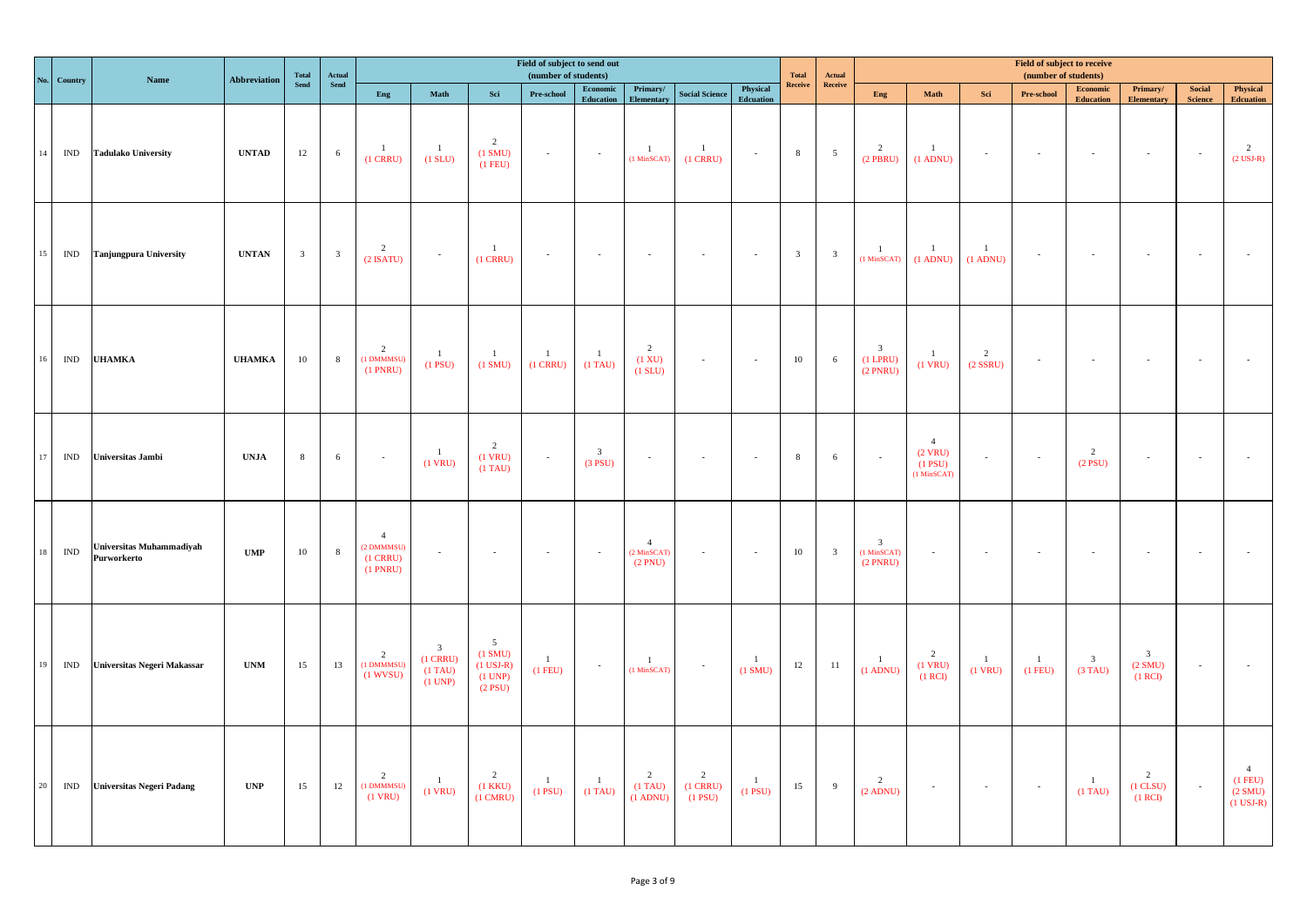|    | No. Country    | Name                                                | <b>Abbreviation</b> | <b>Total</b>    | Actual          |                                                                    |                                                                |                                         | Field of subject to send out<br>(number of students) |                                                                                                |                                                   |                           |                              | <b>Total</b>    | Actual                  |                                                       |                                                     |                                 | <b>Field of subject to receive</b><br>(number of students) |                              |                                                              |                             |                              |
|----|----------------|-----------------------------------------------------|---------------------|-----------------|-----------------|--------------------------------------------------------------------|----------------------------------------------------------------|-----------------------------------------|------------------------------------------------------|------------------------------------------------------------------------------------------------|---------------------------------------------------|---------------------------|------------------------------|-----------------|-------------------------|-------------------------------------------------------|-----------------------------------------------------|---------------------------------|------------------------------------------------------------|------------------------------|--------------------------------------------------------------|-----------------------------|------------------------------|
|    |                |                                                     |                     | <b>Send</b>     | Send            | Eng                                                                | $\mathbf{Math}$                                                | Sci                                     | Pre-school                                           | $\begin{minipage}{.4\linewidth} \textbf{Economic} \end{minipage} \vspace{-0.5em}$<br>Education | Primary/<br>Elementary                            | <b>Social Science</b>     | Physical<br><b>Edcuation</b> | Receive         | Receive                 | Eng                                                   | Math                                                | Sci                             | Pre-school                                                 | Economic<br><b>Education</b> | Primary/<br><b>Elementary</b>                                | Social<br><b>Science</b>    | Physical<br><b>Edcuation</b> |
| 21 | IND            | <b>Universitas Sebelas Maret</b>                    | <b>UNS</b>          | 12              | $7\overline{ }$ | $\mathbf{1}$<br>(1 UNP)                                            | 2<br>(1 UNP)<br>$(1$ CRRU $)$                                  | $\overline{1}$<br>$(1$ VRU)             | $\sim$                                               | $\mathbf{1}$<br>$(1)$ TAU)                                                                     | $\mathbf{1}$<br>$(1$ WVSU)                        | $\mathbf{1}$<br>$(1$ SLU) | $\sim$                       | 12              | $\overline{5}$          | $\sim$                                                | $\mathbf{1}$<br>(1 SLU)                             | $\mathbf{1}$<br>$(1$ TIP)       | $\sim$                                                     | $\overline{2}$<br>$(2)$ TAU) | $\sim$                                                       | $\sim$ $\sim$               | $\mathbf{1}$<br>(1 UNP)      |
| 22 | IND            | <b>University of Lampung</b>                        | <b>UNILA</b>        | 10              | 8               | $\overline{2}$<br>$(1$ WVSU)<br>$(1$ VRU)                          | $\mathbf{1}$<br>$(1$ SLU $)$                                   | $\overline{2}$<br>$(1$ VRU)<br>(1 BRU)  | $\sim$                                               | $\sim$                                                                                         | $\overline{2}$<br>$(1$ WVSU)<br>$(1 \mathrm{XU})$ | $\sim$                    | $\frac{1}{2}$<br>$(1$ PSU)   | 10              | 6                       | $\sim$                                                | $\overline{1}$<br>(1 MinSCAT)                       | $\overline{c}$<br>$(2$ MinSCAT) | $\sim$                                                     |                              | $\sim$                                                       | $\overline{2}$<br>$(2$ PSU) | $\mathbf{1}$<br>$(1$ SLU $)$ |
| 23 | $\mathbf{IND}$ | <b>University of Mataram</b>                        | <b>UNRAM</b>        | 2               | $\overline{2}$  | $\sim$                                                             | $\sim$                                                         | $\overline{2}$<br>(1 SMU)<br>$(1$ PNRU) | $\mathcal{L}$                                        | $\sim$                                                                                         | $\sim$                                            |                           | $\sim$                       | $\overline{2}$  | $\overline{2}$          | $\mathbf{1}$<br>(1 NDMU)                              | $\sim$                                              | $\overline{1}$<br>(1 NDMU)      | $\sim$                                                     |                              | $\sim$                                                       | $\sim$                      |                              |
| 24 | $\mathbf{IND}$ | <b>University of Muhammadiyah</b><br>Sumatera Utara | $\bold{UMSU}$       | $\overline{4}$  | $\overline{4}$  | $\overline{2}$<br>$(2$ PNRU)                                       | $\overline{2}$<br>$(2$ SRU)                                    | $\sim$                                  |                                                      |                                                                                                |                                                   |                           | $\sim$                       | $\overline{4}$  | $\overline{\mathbf{3}}$ | $\overline{\mathbf{3}}$<br>$(1$ SLU $)$<br>$(2$ PNRU) | $\sim$                                              | $\bar{a}$                       |                                                            |                              |                                                              | $\sim$                      |                              |
| 25 | IND            | <b>University of PGRI Yogyakarta</b>                | $_{\rm{UPY}}$       | $\overline{5}$  | $5\overline{5}$ | 3 <sup>7</sup><br>$(1$ CRRU $)$<br>$(1 \text{ UIC})$<br>$(1$ PNRU) | 2<br>$(1$ UIC)<br>$(1$ SLU $)$                                 | $\sim$                                  | $\sim$                                               | $\sim$                                                                                         | $\sim$                                            |                           | $\sim$                       | 5 <sup>5</sup>  | $\overline{\mathbf{3}}$ | $\mathbf{1}$<br>$(1$ CRRU $)$                         | $\overline{1}$<br>$(1$ VRU)                         | $\mathbf{1}$<br>$(1$ VRU)       | $\sim$                                                     |                              | $\sim$                                                       | $\sim$                      |                              |
| 26 | IND            | <b>Yogyakarta State University</b>                  | YSU                 | $\,$ 8 $\,$     | 8               | $\overline{2}$<br>$(1$ USJ-R)<br>$(1$ PNRU)                        | $\mathbf{1}$<br>$(1$ PSU $)$                                   | $\overline{2}$<br>$(2$ LPRU)            | $\mathbf{1}$<br>$(1$ PSU)                            | $\mathbf{1}$<br>$(1$ PSU $)$                                                                   | $\sim$                                            | $\mathbf{1}$<br>(1 SUU)   | $\sim$                       | 8               | $7\phantom{.0}$         | $\overline{\mathbf{3}}$<br>$(1$ CRRU)<br>$(2$ PNRU)   | 2<br>$(1$ VRU)<br>(1 MinSCAT)                       | $\overline{2}$<br>$(2$ TIP)     | $\sim$                                                     |                              | $\sim$                                                       | $\sim$                      |                              |
| 27 | PHL            | <b>Ateneo De Naga University</b>                    | <b>ADNU</b>         | 10              | 10              | $\overline{4}$<br>$(1$ UNM $)$<br>(2 UNP)<br>$(1$ VRU)             | $\overline{\mathbf{3}}$<br>(1 UNTAD)<br>(1 UNTAN)<br>(1 UNMUL) | $\mathbf{1}$<br>(1 UNTAN)               | $\sim$                                               | $\sim$                                                                                         | 2<br>(2 UPI)                                      |                           | $\sim$                       | 10              | 8                       | $\mathbf{1}$<br>$(1 \text{ UII})$                     | $\overline{\mathbf{3}}$<br>$(2$ VRU)<br>$(1$ UNMUL) | $\overline{1}$<br>(1 UNLAM)     | $\sim$ $\pm$                                               |                              | $\overline{\mathbf{3}}$<br>(1 UNLAM)<br>(1 UNMUL)<br>(1 UNP) | $\sim$                      |                              |
| 28 | PHL            | <b>Central Luzon State University</b>               | CLSU                | $5\overline{5}$ | $5\overline{5}$ | 2<br>(1 UNPAK)<br>$(1 \text{ UHO})$                                | $\sim$                                                         | $\sim$                                  | $\mathbf{1}$<br>$(1$ SRU)                            | $\sim$                                                                                         | $\overline{2}$<br>$(1$ UNPAK $)$<br>(1 UNP)       | $\sim$                    | $\sim$                       | $5\overline{)}$ | $5\overline{5}$         | $\overline{2}$<br>(2 UNPAK)                           | $\overline{2}$<br>$(1$ KKU $)$<br>$(1 \text{ UHO})$ | $\mathbf{1}$<br>$(1$ KKU $)$    | $\sim$ $\pm$                                               | $\sim$                       | $\sim$                                                       | $\sim 100$                  |                              |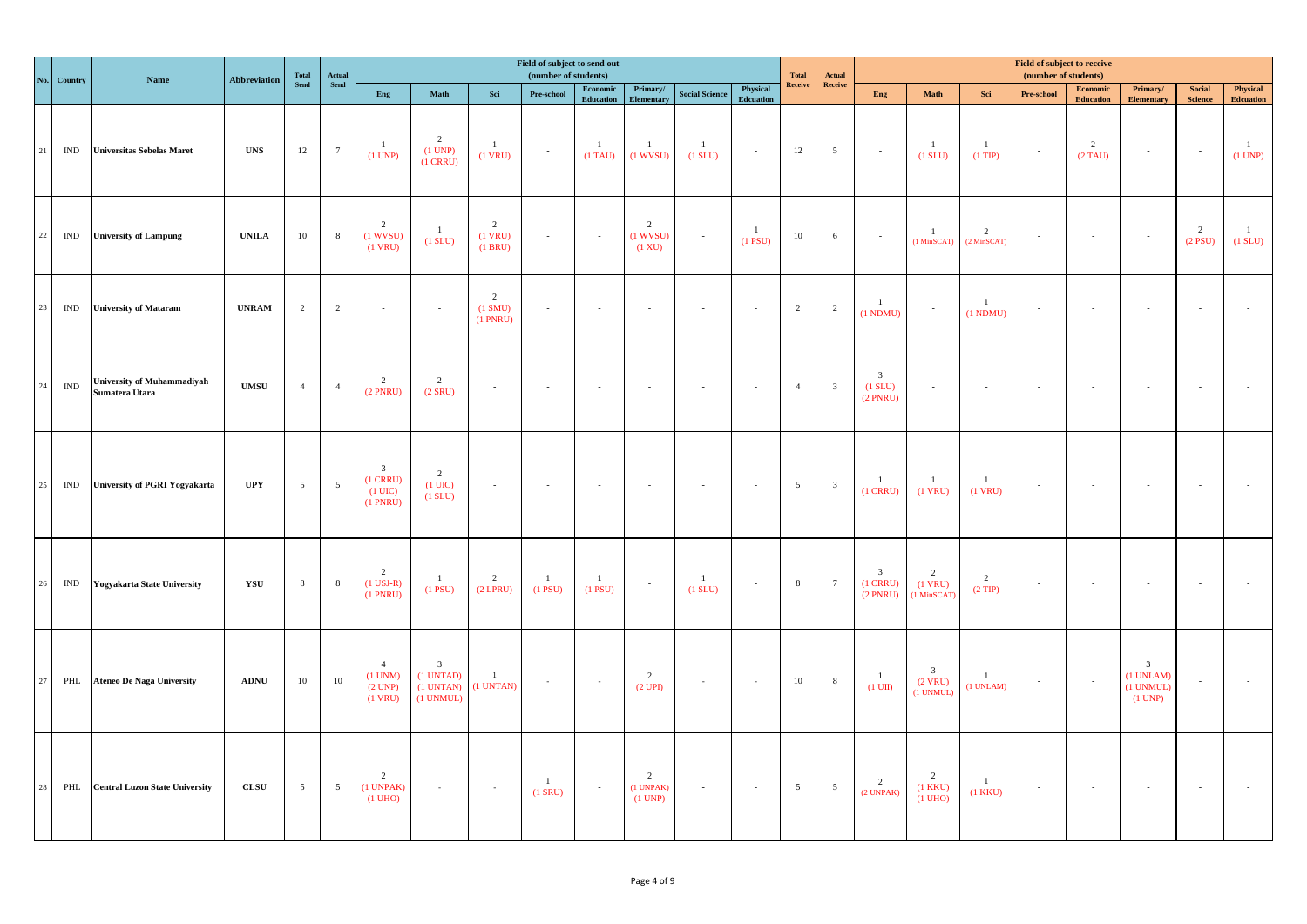| No.    | Country | <b>Name</b>                                                          | Abbreviation      | Total                   | $\bold{Actual}$          |                                                                                                   |                                                                             |                                                           | Field of subject to send out<br>(number of students) |                              |                              |                                  |                               | <b>Total</b>    | Actual                  |                                                                               |                                                             |                                                                                                            | Field of subject to receive<br>(number of students)        |                                               |                                                                  |                                                |                                |
|--------|---------|----------------------------------------------------------------------|-------------------|-------------------------|--------------------------|---------------------------------------------------------------------------------------------------|-----------------------------------------------------------------------------|-----------------------------------------------------------|------------------------------------------------------|------------------------------|------------------------------|----------------------------------|-------------------------------|-----------------|-------------------------|-------------------------------------------------------------------------------|-------------------------------------------------------------|------------------------------------------------------------------------------------------------------------|------------------------------------------------------------|-----------------------------------------------|------------------------------------------------------------------|------------------------------------------------|--------------------------------|
|        |         |                                                                      |                   | <b>Send</b>             | Send                     | Eng                                                                                               | Math                                                                        | Sci                                                       | Pre-school                                           | Economic<br><b>Education</b> | Primary/<br>Elementary       | <b>Social Science</b>            | Physical<br><b>Edcuation</b>  | Receive         | Receive                 | Eng                                                                           | $\mathbf{Math}$                                             | Sci                                                                                                        | <b>Pre-school</b>                                          | <b>Economic</b><br><b>Education</b>           | Primary/<br>Elementary                                           | $\bf Social$<br><b>Science</b>                 | Physical<br><b>Edcuation</b>   |
| $29\,$ | PHL     | <b>Don Mariano Marcos Memorial</b><br><b>State University</b>        | $\mathbf{DMMMSU}$ | $\sim$                  | $\sim$                   |                                                                                                   |                                                                             |                                                           |                                                      |                              | $\sim$                       | $\sim$                           | $\sim$                        | $5\overline{)}$ | $5\overline{5}$         | $5\overline{)}$<br>(1 UHAMKA)<br>$(2 \text{ UMP})$<br>$(1$ UNM $)$<br>(1 UNP) | $\sim$                                                      | $\sim$                                                                                                     | $\sim$                                                     |                                               | $\sim$                                                           | $\sim$                                         |                                |
| 30     | PHL     | <b>Far Eastern University</b>                                        | FEU               | $\overline{\mathbf{3}}$ | $\overline{\mathbf{3}}$  | $\mathbf{1}$<br>$(1$ UNSRI $)$                                                                    | $\sim$                                                                      | $\sim$                                                    | $\frac{1}{2}$<br>$(1$ UNM $)$                        | $\sim$                       | $\sim$                       | $\sim$                           | $\mathbf{1}$<br>$(1 UNP_NDD)$ | $\mathbf{3}$    | $\overline{\mathbf{3}}$ | $\sim$                                                                        | $\sim$                                                      | $\mathbf{1}$<br>$(1$ UNTAD)                                                                                | $\overline{2}$<br>$(1$ UPI $)$<br>$(1$ UNM $)$             | $\sim$                                        | $\sim$                                                           | $\sim$                                         |                                |
| 31     | PHL     | <b>Iloilo Science and Technology</b><br>University                   | <b>ISATU</b>      | $\overline{\mathbf{3}}$ | $\overline{\mathbf{3}}$  | $\sim$                                                                                            | $\sim$                                                                      | $\overline{1}$<br>(1 BRU)                                 | $\sim$                                               | $\sim$                       | 2<br>$(1$ CRRU)<br>$(1$ VRU) | $\sim$                           | $\sim$                        | $\overline{4}$  | $\overline{4}$          | $\overline{2}$<br>$(2$ UNTAN $)$                                              | $\sim$                                                      | $\mathbf{1}$<br>$(1$ KKU $)$                                                                               | $\sim$                                                     |                                               | $\frac{1}{2}$<br>(1 UNLAM)                                       | $\sim$                                         |                                |
| $32\,$ | PHL     | <b>Mindoro State College of</b><br><b>Agriculture and Technology</b> | <b>MinSCAT</b>    | 15                      | 15                       | 6<br>(1 UNTAN)<br>$(1 \text{ UMP})$<br>(1 UNLAM)<br>$(1 \text{ CMRU})$<br>$(1$ KKU)<br>$(1$ LPRU) | $\overline{4}$<br>$(1$ UNILA $)$<br>$(1$ YSU)<br>$(1$ UNLAM $)$<br>(1 UNJA) | $\overline{4}$<br>(2 UNILA)<br>$(1$ CRRU)<br>$(1$ KKU $)$ | $\sim$                                               | $\sim$                       | $\overline{1}$<br>(1 UNLAM)  | $\sim$                           | $\sim$                        | 15              | 13                      | $\sim$                                                                        | $5\overline{5}$<br>$(2$ SSRU $)$<br>$(2$ VRU)<br>$(1$ UNIB) | $\overline{4}$<br>$(1$ UNIB)<br>$(2 \text{ UII})$<br>(1 UNISKA)                                            | $\sim$                                                     |                                               | $\overline{4}$<br>(1 UNTAD)<br>$(2 \text{ UMP})$<br>$(1$ UNM $)$ | $\sim$                                         |                                |
| 33     |         | PHL Notre Dame of Marbel University                                  | <b>NDMU</b>       | 2                       | $\overline{\phantom{a}}$ | $\mathbf{1}$<br>$(1$ UNRAM $)$                                                                    | $\sim$                                                                      | $\overline{1}$<br>(1 UNRAM)                               | $\sim$                                               | $\sim$                       | $\sim$                       | $\sim$                           | $\sim$                        | 2               | $\overline{2}$          | $\overline{2}$<br>(2 UNISKA)                                                  | $\sim$                                                      | $\sim$                                                                                                     | $\sim$                                                     |                                               | $\sim$                                                           | $\sim$                                         |                                |
| 34     |         | PHL Philippine Normal University                                     | PNU               | $5\overline{)}$         | $5\phantom{.0}$          | $\overline{2}$<br>(2 UPI)                                                                         | $\overline{1}$<br>$(1$ UPI $)$                                              | $\overline{2}$<br>$(2 \text{ UII})$                       | $\sim$                                               | $\sim$                       | $\sim$                       | $\sim$                           | $\sim$                        | 5 <sup>5</sup>  | $5\overline{)}$         | 2<br>$(2$ PNRU $)$                                                            | $\sim$                                                      | $\mathbf{1}$<br>$(1 \text{ UII})$                                                                          | $\sim$                                                     |                                               | $\overline{2}$<br>$(2 \text{ UMP})$                              | $\sim$                                         |                                |
| 35     |         | PHL Pangasinan State University                                      | $_{\rm PSU}$      | 9                       | 9                        | $\sim$                                                                                            | $\overline{1}$<br>(1 UNJA)                                                  | $\overline{2}$<br>$(2$ VRU)                               | $\sim$                                               | 2<br>(2 UNJA)                | $\overline{2}$<br>(2 UNLAM)  | $\overline{2}$<br>$(2$ UNILA $)$ | $\sim$                        | 30              | 25                      | $\overline{1}$<br>$(1 \text{ UII})$                                           | $\overline{2}$<br>(1 YSU)<br>(1 UHAMKA                      | 8<br>$(1 \text{ CMRU})$<br>$(1$ VRU)<br>$(1$ UNPAK $)$<br>$(2$ UNMUL)<br>$(2$ UNM $)$<br>$(1 \text{ UII})$ | $\overline{\mathbf{3}}$<br>(1 YSU)<br>(1 UNLAM)<br>(1 UNP) | 6<br>(3 UNJA)<br>$(2 \text{ UII})$<br>(1 YSU) | $\overline{1}$<br>(1 UNPAK)                                      | $\overline{2}$<br>$(1 \text{ UPI})$<br>(1 UNP) | 2<br>$(1$ UNILA $)$<br>(1 UNP) |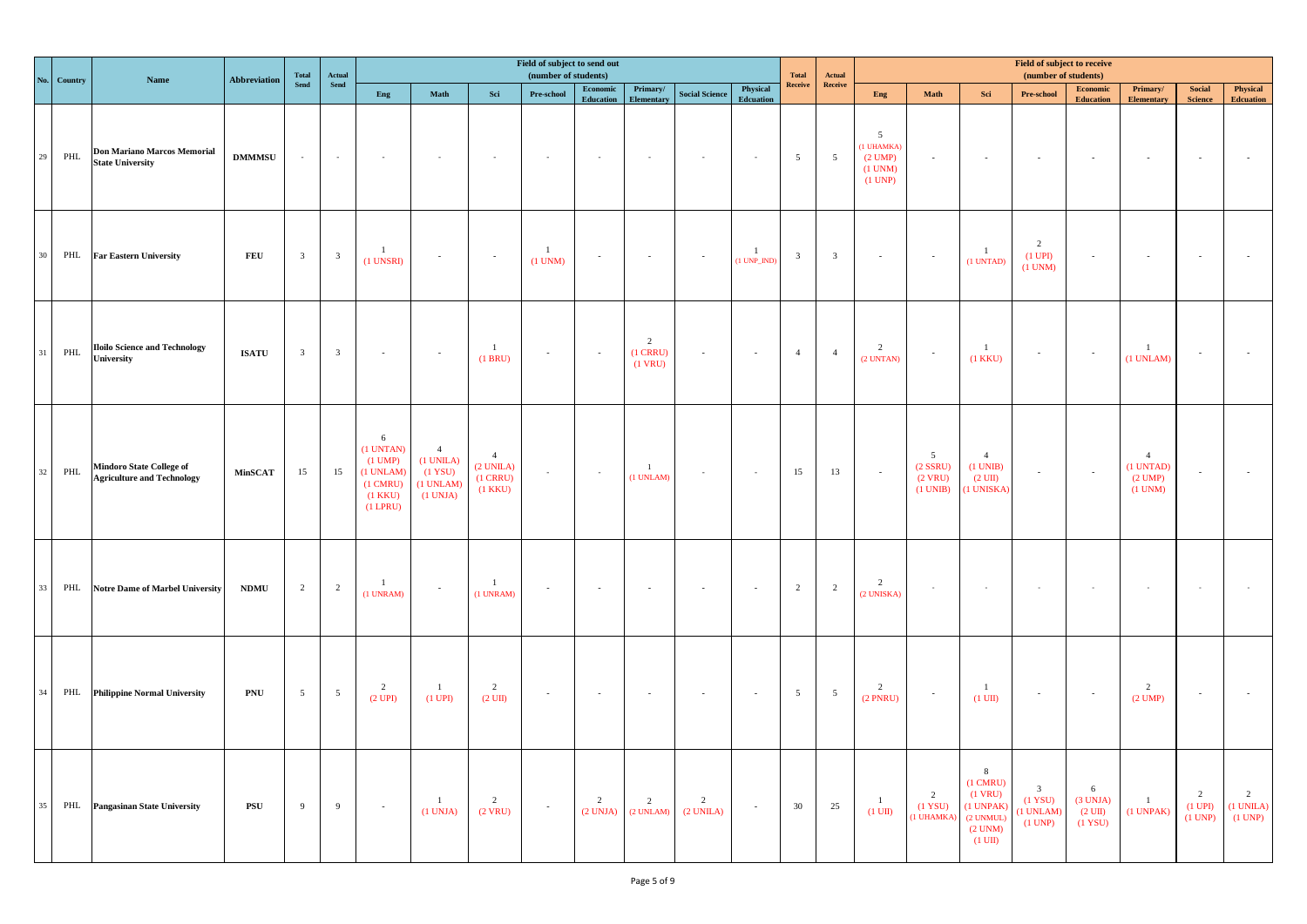|        | No. Country | Name                                                        | <b>Abbreviation</b>       | <b>Total</b>    | Actual                  |                                          |                                           |                                                   | Field of subject to send out<br>(number of students) |                                           |                                                   |                                     |                                | <b>Total</b>            | Actual                  |                                                            |                                                                                      |                                                                        | Field of subject to receive<br>(number of students) |                                                                        |                               |                                                                 |                              |
|--------|-------------|-------------------------------------------------------------|---------------------------|-----------------|-------------------------|------------------------------------------|-------------------------------------------|---------------------------------------------------|------------------------------------------------------|-------------------------------------------|---------------------------------------------------|-------------------------------------|--------------------------------|-------------------------|-------------------------|------------------------------------------------------------|--------------------------------------------------------------------------------------|------------------------------------------------------------------------|-----------------------------------------------------|------------------------------------------------------------------------|-------------------------------|-----------------------------------------------------------------|------------------------------|
|        |             |                                                             |                           | Send            | Send                    | Eng                                      | Math                                      | Sci                                               | ${\bf Pre\text{-}school}$                            | Economic<br>Education                     | Primary/<br><b>Elementary</b>                     | <b>Social Science</b>               | Physical<br>Edcuation          | Receive                 | Receive                 | Eng                                                        | Math                                                                                 | Sci                                                                    | Pre-school                                          | Economic<br><b>Education</b>                                           | Primary/<br><b>Elementary</b> | Social<br><b>Science</b>                                        | Physical<br><b>Edcuation</b> |
| $36\,$ | PHL         | <b>Roosevelt College Inc.</b>                               | RCI                       | $\overline{3}$  | $\overline{\mathbf{3}}$ | $\sim$                                   | $\mathbf{1}$<br>$(1$ UNM $)$              | $\sim$                                            | $\sim$                                               | $\sim$                                    | $\overline{2}$<br>(1 UNP)<br>$(1$ UNM $)$         | $\sim$                              | $\sim$                         | 4                       | $\overline{\mathbf{3}}$ | $\mathbf{1}$<br>$(1$ UNLAM $)$                             | $\mathbf{1}$<br>$(1$ UPI $)$                                                         | $\sim$                                                                 | $\sim 100$                                          | $\sim$                                                                 | $\overline{1}$<br>$(1$ UPI)   | $\sim$                                                          |                              |
| 37     | PHL         | <b>Saint Louis University</b>                               | ${\bf S} {\bf L} {\bf U}$ | $\,$ 8 $\,$     | 8                       | $\mathbf{3}$<br>$(2$ SSRU)<br>$(1$ UMSU) | $\mathbf{1}$<br>$(1$ UNS)                 | $\sim$                                            | $\sim$                                               | $\sim$                                    | $\overline{2}$<br>(2 UNLAM)                       | $\sim$                              | 2<br>(1 UNILA)<br>$(1$ KKU $)$ | 11                      | 11                      | $\overline{\mathbf{3}}$<br>$(2$ PNRU)<br>$(1 \text{ UII})$ | $\overline{4}$<br>$(1$ UNTAD)<br>$(1$ UNILA $)$<br>$(1$ UPY $)$<br>$(1 \text{ ITS})$ | $\sim$                                                                 | $\sim$ $\sim$                                       | $\sim$                                                                 | $\mathbf{1}$<br>(1 UHAMKA)    | $\overline{\mathbf{3}}$<br>(1 UNLAM)<br>$(1$ UNS $)$<br>(1 UNY) |                              |
| 38     | PHL         | <b>Saint Mary's University</b>                              | $\mathbf{SMU}$            | $7\phantom{.0}$ | $7\phantom{.0}$         | $\overline{1}$<br>$(1$ VRU)              | $\sim$                                    | $\overline{1}$<br>$(1$ KKU $)$                    | $\mathbf{1}$<br>$(1$ CRRU)                           |                                           | $\overline{2}$<br>$(2$ UNM $)$                    | $\sim$                              | $\overline{2}$<br>(2 UNP)      | $5\overline{)}$         | $5\overline{)}$         | $\sim$                                                     | $\sim$                                                                               | $\overline{4}$<br>(1 UNTAD)<br>(1 UNRAM)<br>(1 UHAMKA)<br>$(1$ UNM $)$ |                                                     |                                                                        | $\sim$                        | $\sim$                                                          | $\mathbf{1}$<br>$(1$ UNM $)$ |
| 39     |             | PHL Tarlac Agricultural University                          | TAU                       | 12              | 12                      | $\sim$                                   | $\overline{2}$<br>$(1$ VRU)<br>$(1$ SSRU) | <sup>1</sup><br>$(1$ SSRU $)$                     | $\mathcal{L}$                                        | 6<br>(1 UNP)<br>$(3$ UNM $)$<br>$(2$ UNS) | $\overline{3}$<br>$(1 \text{ CMRU})$<br>(2 UNLAM) | $\sim$                              | $\sim$                         | 12                      | $11\,$                  | $\sim$                                                     | $\overline{\mathbf{3}}$<br>$(1 \text{ UHO})$<br>$(1$ UNM $)$<br>$(1$ LPRU)           | 2<br>$(1$ UNJA $)$<br>$(1$ LPRU $)$                                    | $\sim$ $\sim$                                       | 5<br>$(1$ UHO)<br>$(1$ UNLAM $)$<br>(1 UHAMKA)<br>(1 UNP)<br>$(1$ UNS) | $\overline{1}$<br>$(1$ UNP)   | $\sim$                                                          |                              |
| 40     | PHL         | <b>Technological Institute of the</b><br><b>Philippines</b> | TIP                       | $\overline{3}$  | $\overline{\mathbf{3}}$ | $\sim$                                   | $\sim$                                    | $\overline{\mathbf{3}}$<br>$(1$ UNS)<br>$(2$ YSU) | $\sim$                                               | $\sim$                                    | $\sim$                                            |                                     | $\sim$                         | $\overline{\mathbf{3}}$ | $\overline{\mathbf{3}}$ | $\sim$                                                     | $\mathbf{1}$<br>(1 UNSYIAH)                                                          | 2<br>$(2$ VRU)                                                         | $\sim 10$                                           |                                                                        | $\sim$                        | $\sim$                                                          |                              |
| 41     | PHL         | <b>University of Northern</b><br>Philippines                | $\ensuremath{\text{UNP}}$ | 6               | 6                       | $\overline{1}$<br>$(1$ PSRU)             | $\overline{2}$<br>$(2$ NSTRU $)$          | $\overline{1}$<br>$(1$ BRU $)$                    | $\sim$                                               | $\sim$                                    | $\sim$                                            | $\overline{1}$<br>$(1 \text{ UPI})$ | $\overline{1}$<br>$(1$ UNS)    | 10                      | 8                       | 2<br>$(1$ UNS)<br>(1 UNSYIAH)                              | $\overline{4}$<br>$(2$ VRU)<br>$(1$ UNS)<br>$(1$ UNM $)$                             | 2<br>(1 UNSYIAH)<br>$(1$ UNM $)$                                       | $\sim$                                              | $\sim$                                                                 | $\sim$                        | $\sim$                                                          |                              |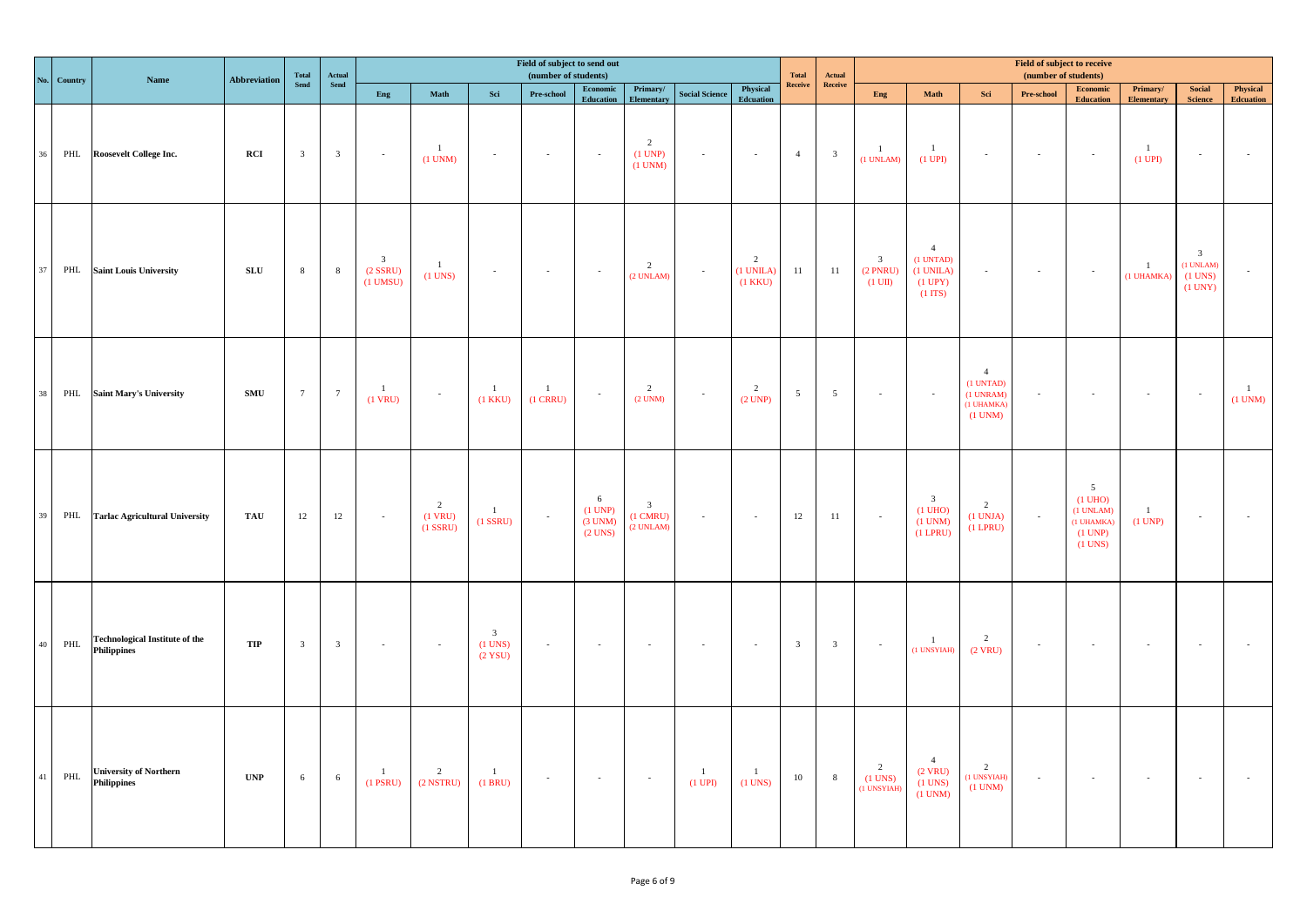|        | No. Country | Name                                              | <b>Abbreviation</b>          | Total                   | Actual                  |                                            | Field of subject to send out<br>(number of students)<br><b>Total</b><br>Actual<br>Receive<br>Receive<br>Physical<br>Economic<br>Primary/ |                                                                        |                                            |           |                                        |                             |                                                                                             |                         |                         |                                                                 |                                |                                                                           | Field of subject to receive<br>(number of students) |                              |                                   |                                 |                              |
|--------|-------------|---------------------------------------------------|------------------------------|-------------------------|-------------------------|--------------------------------------------|------------------------------------------------------------------------------------------------------------------------------------------|------------------------------------------------------------------------|--------------------------------------------|-----------|----------------------------------------|-----------------------------|---------------------------------------------------------------------------------------------|-------------------------|-------------------------|-----------------------------------------------------------------|--------------------------------|---------------------------------------------------------------------------|-----------------------------------------------------|------------------------------|-----------------------------------|---------------------------------|------------------------------|
|        |             |                                                   |                              | Send                    | Send                    | Eng                                        | Math                                                                                                                                     | Sci                                                                    | Pre-school                                 | Education | Elementary                             | <b>Social Science</b>       | <b>Edcuation</b>                                                                            |                         |                         | Eng                                                             | Math                           | Sci                                                                       | Pre-school                                          | Economic<br><b>Education</b> | Primary/<br><b>Elementary</b>     | <b>Social</b><br><b>Science</b> | Physical<br><b>Edcuation</b> |
| 42     |             | PHL University of San Jose-Recoletos              | $_{\rm USJ-R}$               | 7                       | $7\overline{ }$         | $\mathbf{3}$<br>$(2$ UNMUL)<br>(1 STKIPM)  | $\mathbf{1}$<br>$(1$ CRRU $)$                                                                                                            | $\sim$                                                                 | $\sim$                                     | $\sim$    | $\sim$                                 | $\sim$                      | $\overline{\mathbf{3}}$<br>$\begin{array}{c} \text{(2 UNTAD)}\\ \text{(1 UNP)} \end{array}$ | 4                       | $\overline{4}$          | 2<br>(1 YSU)<br>(1 UNSYIAH)                                     | $\sim 10^{-1}$                 | 2<br>$(1 \text{ CMRU})$<br>$(1$ UNM $)$                                   | $\sim$                                              | $\sim$                       | $\sim$                            | $\sim$                          |                              |
| 43     | PHL         | <b>University of the Immaculate</b><br>Conception | $\mathbf{UIC}$               | 6                       | $\sqrt{6}$              | $\sim$                                     | $\overline{1}$<br>(UNSYIAH)                                                                                                              | $\overline{1}$<br>(TTS)                                                | $\overline{2}$<br>(1 UNSYIAH)<br>(1 UNMUL) | $\sim$    | $\overline{1}$<br>$(1$ UNMUL)          | $\sim$                      | $\overline{1}$<br>$(1 \text{ UPI})$                                                         | 5 <sup>5</sup>          | $5\overline{)}$         | $\mathbf{1}$<br>$(1$ UPY $)$                                    | $\overline{1}$<br>$(1$ UPY $)$ | $\mathbf{1}$<br>(TTS)                                                     | $\blacksquare$<br>(UNLAM)                           |                              | $\overline{1}$<br>(UNLAM)         | $\sim$                          |                              |
| 44     |             | PHL West Visayas State University                 | <b>WVSU</b>                  | $\overline{\mathbf{3}}$ | $\overline{\mathbf{3}}$ | $\overline{1}$<br>$(1$ UNMUL)              | $\sim$                                                                                                                                   | $\sim$                                                                 | $\sim$                                     | $\sim$    | $\overline{2}$<br>$(2 \overline{UPI})$ |                             | $\sim$                                                                                      | $\overline{4}$          | $\overline{4}$          | 2<br>$(1$ UNILA $)$<br>$(1$ UNM $)$                             | $\sim 10^{-1}$                 | $\sim$                                                                    | $\sim 100$                                          |                              | 2<br>$(1$ UNS)<br>$(1$ UNILA $)$  | $\sim$                          |                              |
| 45     |             | PHL Xavier University                             | $\mathbf{X}\mathbf{U}$       | 2                       | $\overline{2}$          | $\sim$                                     |                                                                                                                                          |                                                                        | $\sim$                                     | $\sim$    | $\overline{2}$<br>(2 UNMUL)            | $\mathcal{L}_{\mathcal{C}}$ | $\sim$                                                                                      | 2                       | $\overline{2}$          | $\sim$                                                          | $\sim$                         | $\bar{\phantom{a}}$                                                       |                                                     |                              | 2<br>$(1$ UNILA $)$<br>(1 UHAMKA) | $\sim$                          |                              |
| $46\,$ |             | THA Buriram Rajabhat University                   | <b>BRU</b>                   | 3 <sup>7</sup>          | $\overline{\mathbf{3}}$ | $\overline{\phantom{a}}$<br>$(2$ UNIB)     | $\sim$                                                                                                                                   | $\overline{1}$<br>$(1$ UNIB)                                           | $\overline{\phantom{a}}$                   | $\sim$    | $\sim$                                 |                             | $\sim$                                                                                      | $\overline{\mathbf{3}}$ | $\overline{\mathbf{3}}$ | $\sim$                                                          | $\sim 10^{-1}$                 | $\overline{\mathbf{3}}$<br>$(1$ ISATU)<br>$(1$ UNP_PHL)<br>$(1$ UNILA $)$ |                                                     |                              | $\sim$                            | $\sim$                          |                              |
| 47     |             | THA Chiang Mai Rajabhat University                | $\ensuremath{\mathrm{CMRU}}$ | $5\overline{)}$         | $5\overline{)}$         | 2<br>$(1 \text{ UPI})$<br>$(1 \text{ UI})$ | $\sim$                                                                                                                                   | $\overline{\mathbf{3}}$<br>$(1$ PSU)<br>$(1$ UPI $)$<br>$(1$ USJ-R $)$ | $\mathcal{L}_{\mathcal{A}}$                | $\sim$    | $\sim$                                 | $\sim$                      | $\sim$                                                                                      | 5 <sup>5</sup>          | $5\overline{)}$         | $\overline{2}$<br>$\frac{(1 \text{ MinSCAT})}{(1 \text{ UII})}$ | $\sim 100$                     | $\overline{2}$<br>(1 UNISKA)<br>$(1 UNP_NID)$                             | $\sim 100$                                          | $\sim$                       | $\overline{1}$<br>$(1)$ TAU)      | $\sim$                          |                              |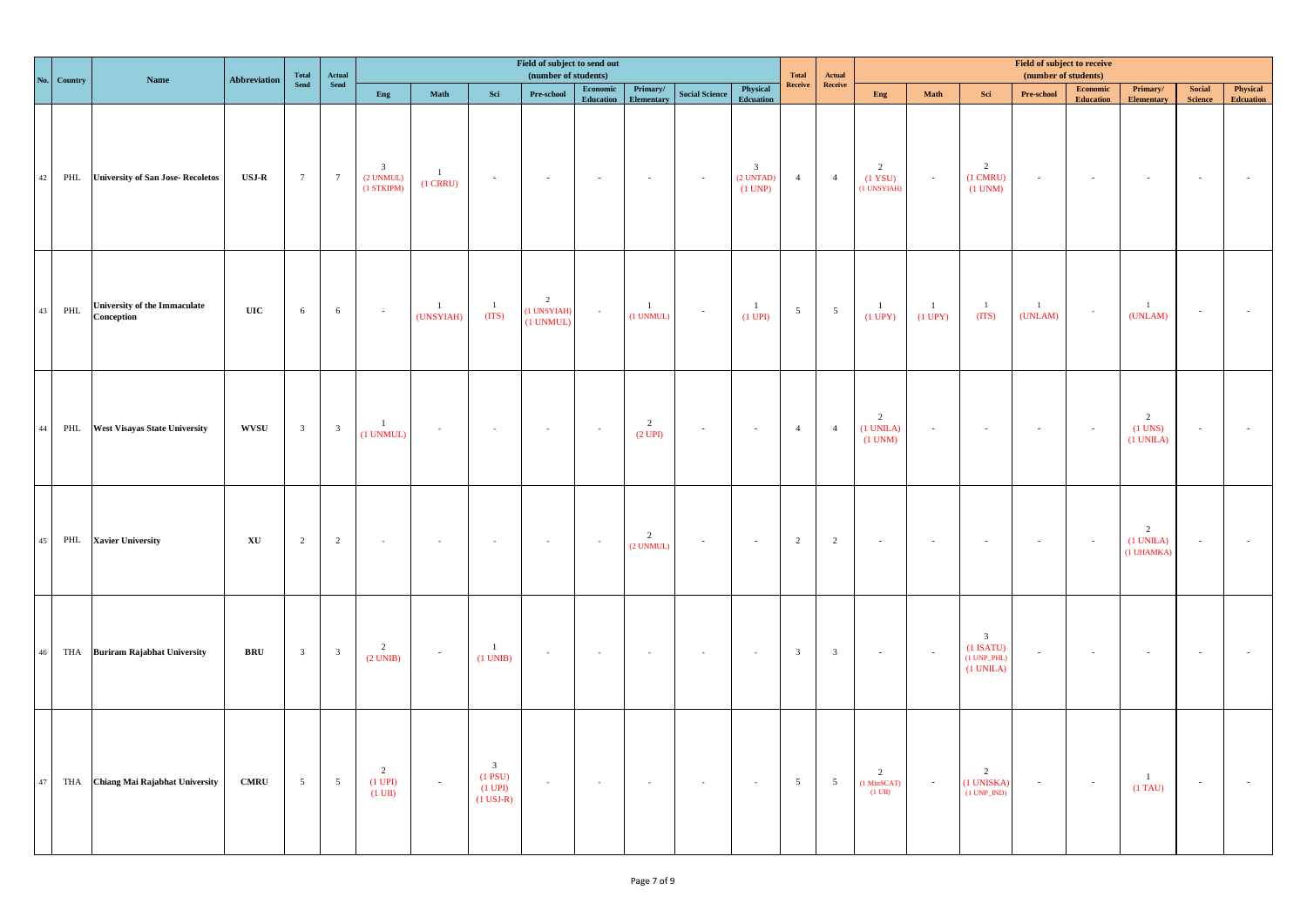|    | No. Country | Name                                       | <b>Abbreviation</b> | Total                   | Actual                  | Field of subject to send out<br>(number of students)<br><b>Total</b><br>Actual<br>Receive<br>Receive<br>Physical<br>Economic<br>Primary/<br><b>Social Science</b><br>Eng<br>Math<br>Sci<br>Pre-school |                                                      |                                                |               |           |            |                                  |           |                         |                         |                                                                                                            |                                                                     | Field of subject to receive<br>(number of students)                                  |                                         |                              |                                  |                                                                         |                              |
|----|-------------|--------------------------------------------|---------------------|-------------------------|-------------------------|-------------------------------------------------------------------------------------------------------------------------------------------------------------------------------------------------------|------------------------------------------------------|------------------------------------------------|---------------|-----------|------------|----------------------------------|-----------|-------------------------|-------------------------|------------------------------------------------------------------------------------------------------------|---------------------------------------------------------------------|--------------------------------------------------------------------------------------|-----------------------------------------|------------------------------|----------------------------------|-------------------------------------------------------------------------|------------------------------|
|    |             |                                            |                     | Send                    | ${\bf Send}$            |                                                                                                                                                                                                       |                                                      |                                                |               | Education | Elementary |                                  | Edcuation |                         |                         | Eng                                                                                                        | Math                                                                | Sci                                                                                  | Pre-school                              | Economic<br><b>Education</b> | Primary/<br>Elementary           | <b>Social</b><br><b>Science</b>                                         | Physical<br><b>Edcuation</b> |
| 48 |             | THA Chiang Rai Rajabhat University         | <b>CRRU</b>         | $\overline{\mathbf{3}}$ | $\overline{\mathbf{3}}$ | $\mathbf{3}$<br>$(1$ UPI)<br>$(1$ UPY $)$<br>(1 YSU)                                                                                                                                                  | $\omega$                                             | $\sim$                                         | $\sim$        | $\sim$    | $\sim$     | $\sim$                           | $\sim$    | 18                      | 18                      | $\overline{4}$<br>$(1 \text{ UII})$<br>(1 UNTAD)<br>$(1$ UMP $)$<br>$(1$ UPY $)$                           | $\overline{\mathbf{3}}$<br>$(1$ UNM)<br>$(1$ UNS $)$<br>$(1$ UJS-R) | $\overline{4}$<br>(1 MinSCAT)<br>$(1 \text{ UII})$<br>$(1 \text{ UPI})$<br>(1 UNTAN) | $\overline{2}$<br>(1 SMU)<br>(1 UHAMKA) | $\sim$                       | 2<br>$(1$ UPI $)$<br>$(1$ ISATU) | $\overline{\mathbf{3}}$<br>$(1$ UPI $)$<br>$(1 UNTAD)$<br>$(1 UNP_NID)$ |                              |
| 49 |             | THA Khon Kaen University                   | KKU                 | 8                       | $\,$ 8 $\,$             | $\overline{2}$<br>(1 UNISKA)<br>$(1$ UNLAM $)$                                                                                                                                                        | $\overline{2}$<br>$(1$ CLSU $)$<br>$(1 \text{ ITS})$ | $\overline{2}$<br>$(1$ CLSU $)$<br>$(1$ ISATU) | $\omega$      | $\sim$    | $\sim$     | $\overline{2}$<br>(2 UNLAM)      | $\omega$  | 10                      | 8                       | $\overline{1}$<br>$(1$ MinSCAT $)$                                                                         | $\overline{\phantom{a}}$<br>(1 UNPATTI)<br>$(1$ UNSRI $)$           | $\overline{4}$<br>(1 MinsCAT)<br>$(1 \text{ SMU})$<br>(1 UNSYIAH)<br>$(1 UNP_NID)$   | $\sim$                                  | $\sim$                       | $\sim$                           | $\sim$                                                                  | $\mathbf{1}$<br>$(1$ SLU $)$ |
| 50 |             | THA Lampang Rajabhat University            | <b>LPRU</b>         | $\overline{4}$          | $\overline{4}$          | $\overline{1}$<br>(1 UHAMKA)                                                                                                                                                                          | 2<br>(1 UNSRI)<br>$(1)$ TAU)                         | $\mathbf{1}$<br>$(1)$ TAU)                     | $\omega$      | $\sim$    | $\sim$     |                                  | $\sim$    | $\overline{4}$          | $\overline{4}$          | $\mathbf{1}$<br>$(1$ MinSCAT $)$                                                                           | $\sim$                                                              | $\overline{\mathbf{3}}$<br>$(1$ UPI)<br>$(2$ YSU)                                    | $\sim$                                  |                              | $\sim$                           | $\sim$                                                                  |                              |
| 51 | THA         | Nakhon Si Thammarat Rajabhat<br>University | <b>NSTRU</b>        | $\sim$                  | $\sim$                  | $\sim$                                                                                                                                                                                                | $\overline{\phantom{a}}$                             | $\sim$                                         | $\mathcal{L}$ | $\sim$    | $\sim$     |                                  | $\sim$    | 2                       | $\overline{2}$          | $\sim$                                                                                                     | $\overline{2}$<br>$(2 UNP_PHL)$                                     | $\sim$                                                                               | $\sim$                                  |                              | $\sim$                           | $\sim$                                                                  |                              |
| 52 |             | THA Phetchaburi Rajabhat University        | <b>PBRU</b>         | $\overline{2}$          | $\overline{2}$          | $\overline{2}$<br>$(2$ UNTAD)                                                                                                                                                                         | $\sim$                                               | $\sim$                                         | $\sim$        | $\sim$    | $\sim$     | $\sim$                           | $\sim$    | $\overline{\mathbf{3}}$ | $\overline{\mathbf{3}}$ | $\mathbf{3}$<br>(2 UHO)<br>(1 UNMUL)                                                                       | $\sim$                                                              | $\sim$                                                                               | $\sim$ $\sim$                           |                              | $\sim$                           | $\sim$                                                                  |                              |
| 53 |             | THA Phranakhon Rajabhat University         | <b>PNRU</b>         | 15                      | 15                      | 14<br>(2 UNISKA)<br>$(2$ UMSU)<br>$(2$ YSU)<br>$(2$ UMP $)$<br>(2 SLU)<br>(2 PNU)<br>(2 UHAMKA)                                                                                                       | $\sim$                                               | $\sim$                                         | $\sim$        | $\sim$    | $\sim$     | $\overline{1}$<br>$(1$ UNLAM $)$ | $\sim$    | 11                      | 11                      | 10<br>$(2$ UMSU)<br>$(1$ UPY $)$<br>(1 YSU)<br>$(1$ UHO)<br>$(1 \text{ UMP})$<br>(1 UHAMKA)<br>(3 UNPATTI) | $\sim$                                                              | $\mathbf{1}$<br>$(1$ UNRAM $)$                                                       | $\sim$                                  | $\sim$                       | $\sim$                           | $\sim$                                                                  |                              |